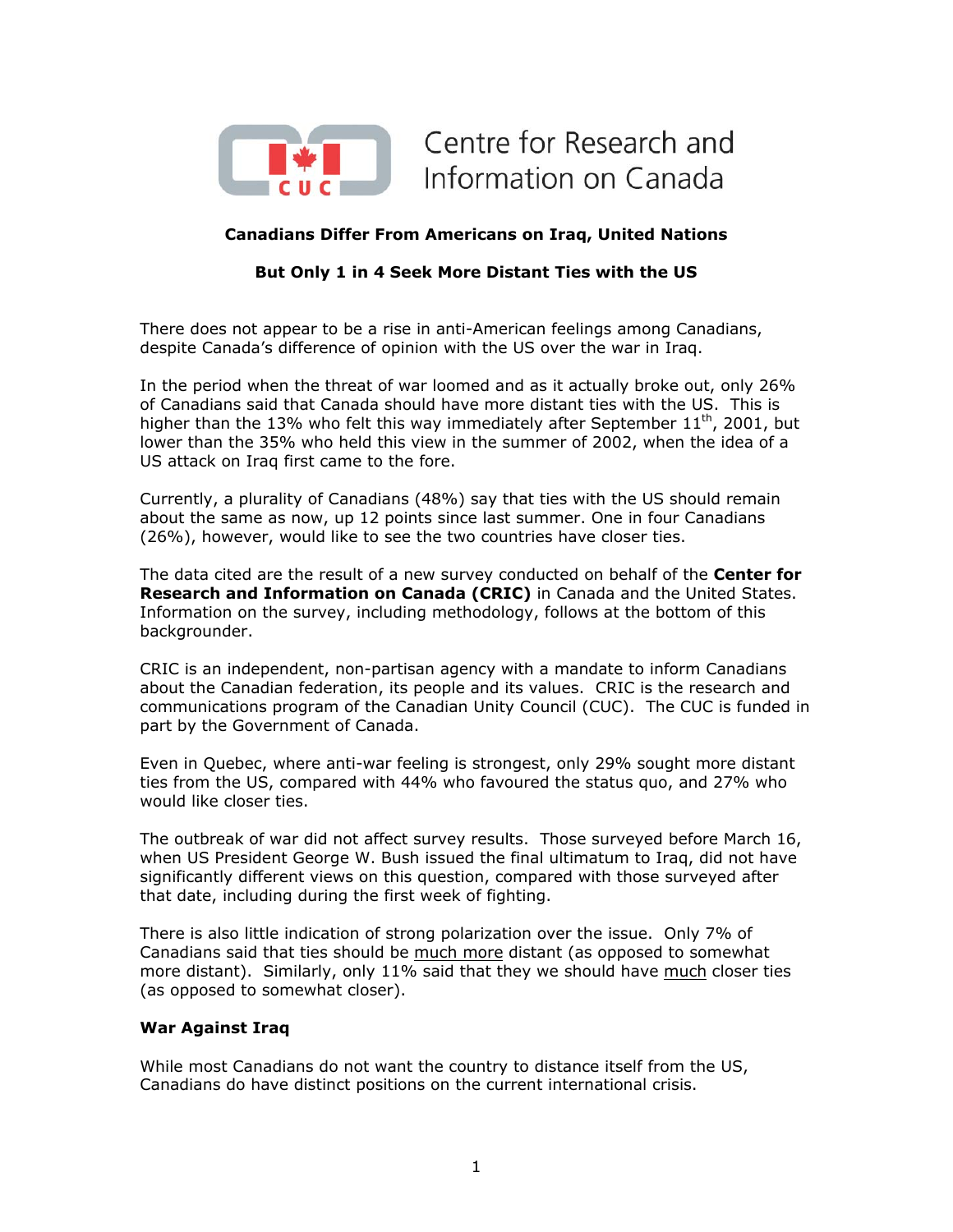On the disarmament of Iraq, Canadians were much less likely than Americans to say that the use of military force was necessary. Two-thirds of Canadians agreed it would have been possible to disarm Iraq peacefully. Thirty-two percent disagreed. They felt military force was necessary to compel Iraq to get rid of its weapons of mass destruction.

Americans were more evenly divided, with 46% agreeing that disarmament through peaceful means was possible, and 44% disagreeing.

Americans were surveyed between March 14 and 16, as the inevitably of war became apparent.

Canadians were surveyed over a longer period, with those surveyed prior to March 16 being even more likely (70%) to agree that disarmament through peaceful means was possible. Even after March 16, and as fighting erupted, 63% of Canadians said it was unnecessary to resort to military force to compel Iraq to disarm.

Regionally, within Canada, Quebecers were more convinced Iraq could be disarmed peacefully: 79% in that province held this view, compared with 63% in the rest of Canada.

### **The United Nations**

Canadians are also much more supportive of the United Nations, even though both Canadians and Americans view the organization favorably. While 59% of Americans agree that "the United Nations contributes a great deal to world peace," 80% of Canadians hold the same view. Similarly, 74% of Americans, compared with 89% of Canadians, say that their country should provide troops for UN peacekeeping forces when the need arises.

Canadians are even more supportive of the UN now than in the past. The number agreeing that the UN contributes a great deal to world peace is 11% higher today than it was the last time the same question was asked, in 1980. Similarly, the number saying that Canada should provide some of its soldiers when the United Nations needs peace-keeping troops is 19% higher today than in 1980.

### **Immigration and Foreign Aid**

The two countries differ on foreign aid and immigration. Seventy-six percent of Americans agree that "taking care of problems at home is more important than giving aid to foreign countries," compared with 63% of Canadians. Previous surveys have also shown that Canadians are more supportive of foreign aid than are Americans.

On immigration, the difference is even more striking: 50% of Canadians, compared with 30% of Americans, agree their country ought to be accepting more immigrants from those parts of the world experiencing major conflicts. The results are consistent with the findings of previous surveys, which showed that support for reducing immigration is higher in the US than in Canada.

In Canada, the number agreeing that the country ought to accept more immigrants from those parts of the world which are experiencing major conflicts is the highest since the question was first asked in 1993.